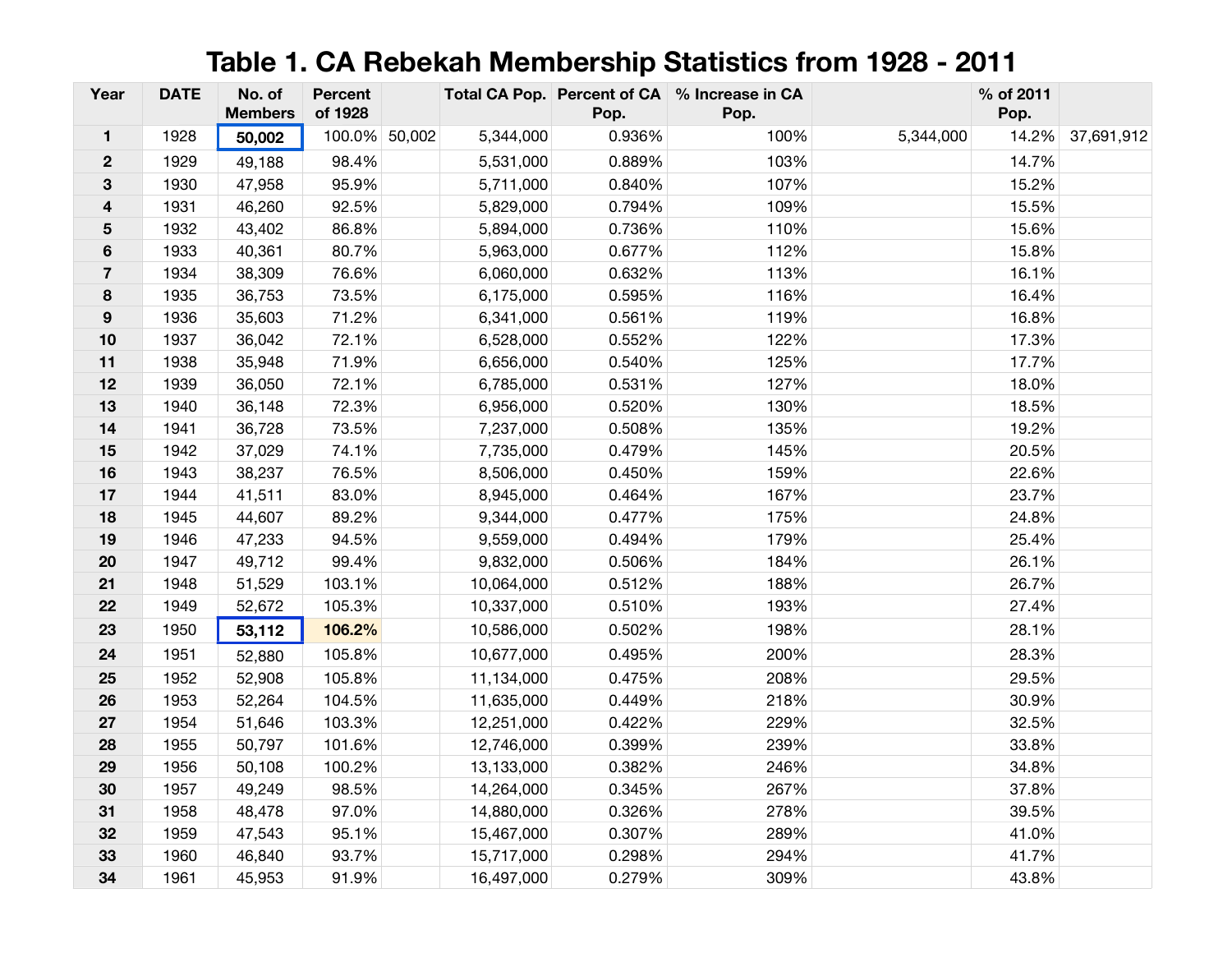| Year | <b>DATE</b> | No. of<br><b>Members</b> | <b>Percent</b><br>of 1928 |            | Pop.   | Total CA Pop. Percent of CA % Increase in CA<br>Pop. | % of 2011<br>Pop. |
|------|-------------|--------------------------|---------------------------|------------|--------|------------------------------------------------------|-------------------|
| 35   | 1962        | 47,117                   | 94.2%                     | 17,072,000 | 0.276% | 319%                                                 | 45.3%             |
| 36   | 1963        | 44,269                   | 88.5%                     | 17,668,000 | 0.251% | 331%                                                 | 46.9%             |
| 37   | 1964        | 42,888                   | 85.8%                     | 18,151,000 | 0.236% | 340%                                                 | 48.2%             |
| 38   | 1965        | 41,836                   | 83.7%                     | 18,585,000 | 0.225% | 348%                                                 | 49.3%             |
| 39   | 1966        | 40,613                   | 81.2%                     | 18,858,000 | 0.215% | 353%                                                 | 50.0%             |
| 40   | 1967        | 39,233                   | 78.5%                     | 19,176,000 | 0.205% | 359%                                                 | 50.9%             |
| 41   | 1968        | 37,645                   | 75.3%                     | 19,394,000 | 0.194% | 363%                                                 | 51.5%             |
| 42   | 1969        | 36,849                   | 73.7%                     | 19,711,000 | 0.187% | 369%                                                 | 52.3%             |
| 43   | 1970        | 35,551                   | 71.1%                     | 19,953,000 | 0.178% | 373%                                                 | 52.9%             |
| 44   | 1971        | 34,170                   | 68.3%                     | 20,345,939 | 0.168% | 381%                                                 | 54.0%             |
| 45   | 1972        | 33,005                   | 66.0%                     | 20,585,469 | 0.160% | 385%                                                 | 54.6%             |
| 46   | 1973        | 31,947                   | 63.9%                     | 20,868,728 | 0.153% | 391%                                                 | 55.4%             |
| 47   | 1974        | 31,198                   | 62.4%                     | 21,173,865 | 0.147% | 396%                                                 | 56.2%             |
| 48   | 1975        | 30,128                   | 60.3%                     | 21,537,849 | 0.140% | 403%                                                 | 57.1%             |
| 49   | 1976        | 29,401                   | 58.8%                     | 21,935,909 | 0.134% | 410%                                                 | 58.2%             |
| 50   | 1977        | 28,480                   | 57.0%                     | 22,352,396 | 0.127% | 418%                                                 | 59.3%             |
| 51   | 1978        | 26,673                   | 53.3%                     | 22,835,958 | 0.117% | 427%                                                 | 60.6%             |
| 52   | 1979        | 26,749                   | 53.5%                     | 23,256,880 | 0.115% | 435%                                                 | 61.7%             |
| 53   | 1980        | 25,941                   | 51.9%                     | 23,667,902 | 0.110% | 443%                                                 | 62.8%             |
| 54   | 1981        | 25,040                   | 50.1%                     | 24,285,933 | 0.103% | 454%                                                 | 64.4%             |
| 55   | 1982        | 24,211                   | 48.4%                     | 24,820,009 | 0.098% | 464%                                                 | 65.8%             |
| 56   | 1983        | 23,342                   | 46.7%                     | 25,360,026 | 0.092% | 475%                                                 | 67.3%             |
| 57   | 1984        | 22,386                   | 44.8%                     | 25,844,393 | 0.087% | 484%                                                 | 68.6%             |
| 58   | 1985        | 21,606                   | 43.2%                     | 26,441,109 | 0.082% | 495%                                                 | 70.2%             |
| 59   | 1986        | 20,717                   | 41.4%                     | 27,102,237 | 0.076% | 507%                                                 | 71.9%             |
| 60   | 1987        | 19,640                   | 39.3%                     | 27,777,158 | 0.071% | 520%                                                 | 73.7%             |
| 61   | 1988        | 18,449                   | 36.9%                     | 28,464,249 | 0.065% | 533%                                                 | 75.5%             |
| 62   | 1989        | 17,268                   | 34.5%                     | 29,218,164 | 0.059% | 547%                                                 | 77.5%             |
| 63   | 1990        | 16,359                   | 32.7%                     | 29,760,021 | 0.055% | 557%                                                 | 79.0%             |
| 64   | 1991        | 15,513                   | 31.0%                     | 30,470,736 | 0.051% | 570%                                                 | 80.8%             |
| 65   | 1992        | 14,664                   | 29.3%                     | 30,974,659 | 0.047% | 580%                                                 | 82.2%             |
| 66   | 1993        | 13,762                   | 27.5%                     | 31,274,928 | 0.044% | 585%                                                 | 83.0%             |
| 67   | 1994        | 12,922                   | 25.8%                     | 31,484,435 | 0.041% | 589%                                                 | 83.5%             |
| 68   | 1995        | 12,071                   | 24.1%                     | 31,696,582 | 0.038% | 593%                                                 | 84.1%             |
| 69   | 1996        | 11,247                   | 22.5%                     | 32,018,834 | 0.035% | 599%                                                 | 84.9%             |
| 70   | 1997        | 10,338                   | 20.7%                     | 32,486,010 | 0.032% | 608%                                                 | 86.2%             |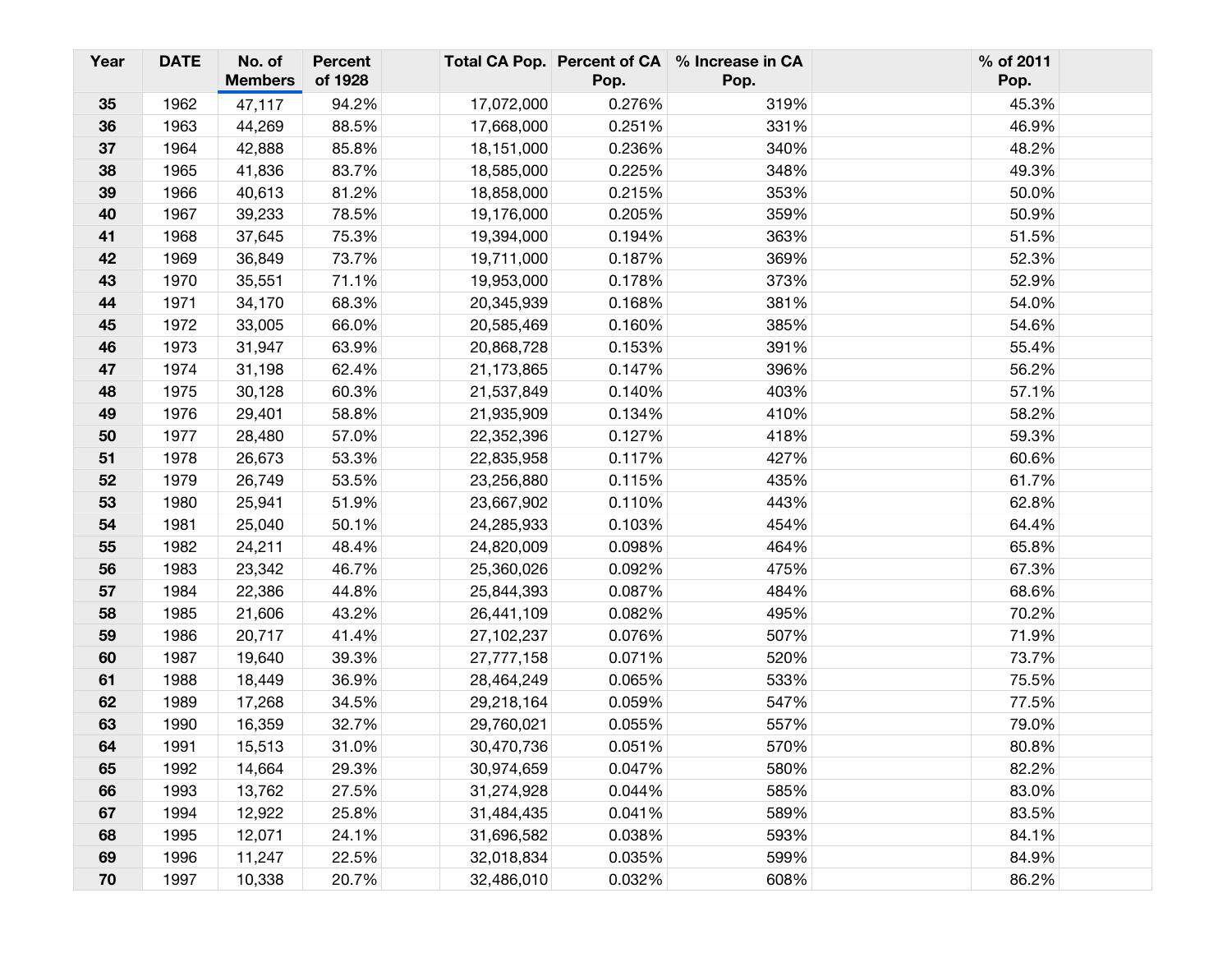| Year | <b>DATE</b> | No. of<br><b>Members</b> | <b>Percent</b><br>of 1928 |              | Pop.   | Total CA Pop. Percent of CA % Increase in CA<br>Pop. |                                           | % of 2011<br>Pop. |  |
|------|-------------|--------------------------|---------------------------|--------------|--------|------------------------------------------------------|-------------------------------------------|-------------------|--|
| 71   | 1998        | 9,709                    | 19.4%                     | 32,987,675   | 0.029% | 617%                                                 |                                           | 87.5%             |  |
| 72   | 1999        | 9,037                    | 18.1%                     | 33,499,204   | 0.027% | 627%                                                 |                                           | 88.9%             |  |
| 73   | 2000        | 8,346                    | 16.7%                     | 33,871,648   | 0.025% | 634%                                                 |                                           | 89.9%             |  |
| 74   | 2001        | 7,616                    | 15.2%                     | 34,501,130   | 0.022% | 646%                                                 |                                           | 91.5%             |  |
| 75   | 2002        | 6,884                    | 13.8%                     | 35,116,033   | 0.020% | 657%                                                 |                                           | 93.2%             |  |
| 76   | 2003        | 6,269                    | 12.5%                     | 35,484,453   | 0.018% | 664%                                                 |                                           | 94.1%             |  |
| 77   | 2004        | 5,718                    | 11.4%                     | 35,484,453   | 0.016% | 664%                                                 |                                           | 94.1%             |  |
| 78   | 2005        | 5,180                    | 10.4%                     | 36, 132, 147 | 0.014% | 676%                                                 |                                           | 95.9%             |  |
| 79   | 2006        | 4,610                    | 9.2%                      | 36,457,549   | 0.013% | 682%                                                 |                                           | 96.7%             |  |
| 80   | 2007        | 3,999                    | 8.0%                      | 36,553,215   | 0.011% | 684%                                                 |                                           | 97.0%             |  |
| 81   | 2008        | 3,613                    | 7.2%                      | 36,756,666   | 0.010% | 688%                                                 |                                           | 97.5%             |  |
| 82   | 2009        | 3,144                    | 6.3%                      | 36,961,664   | 0.009% | 692%                                                 |                                           | 98.1%             |  |
| 83   | 2010        | 2,811                    | 5.6%                      | 37,253,956   | 0.008% | 697%                                                 | $Below =$<br>CA pop. for 2011 *<br>0.936% | 98.8%             |  |
| 84   | 2011        | 2,484                    | 5.0%                      | 37,691,912   | 0.007% | 705%                                                 | 352,670                                   | 100.0%            |  |
|      | 2012        | 2,114                    | estimate for 2012         |              |        | No. in $1928 =$                                      | 50,002                                    |                   |  |
|      |             |                          | $MAX = 106.2%$            | $MAX =$      | 0.936% | $50,002 / 352,670 =$                                 | 7.1                                       |                   |  |
|      |             |                          |                           |              |        | No. in $2011 =$                                      | 2,484                                     |                   |  |
|      |             |                          |                           |              |        | $2,484 / 352,670 =$                                  | 142.0                                     |                   |  |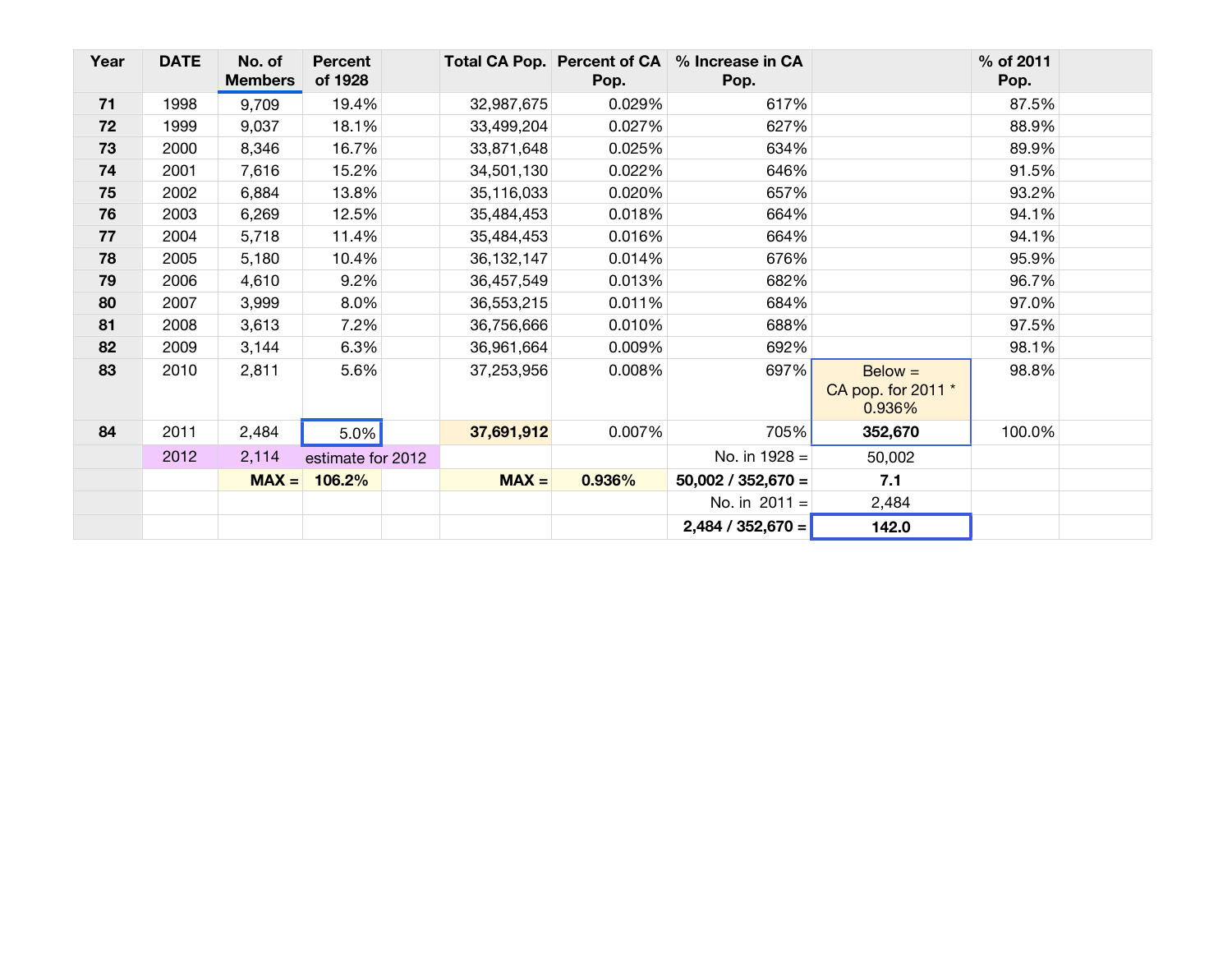

**Figure 1. Rebekah Membership as a Percent of the Total Number in 1928**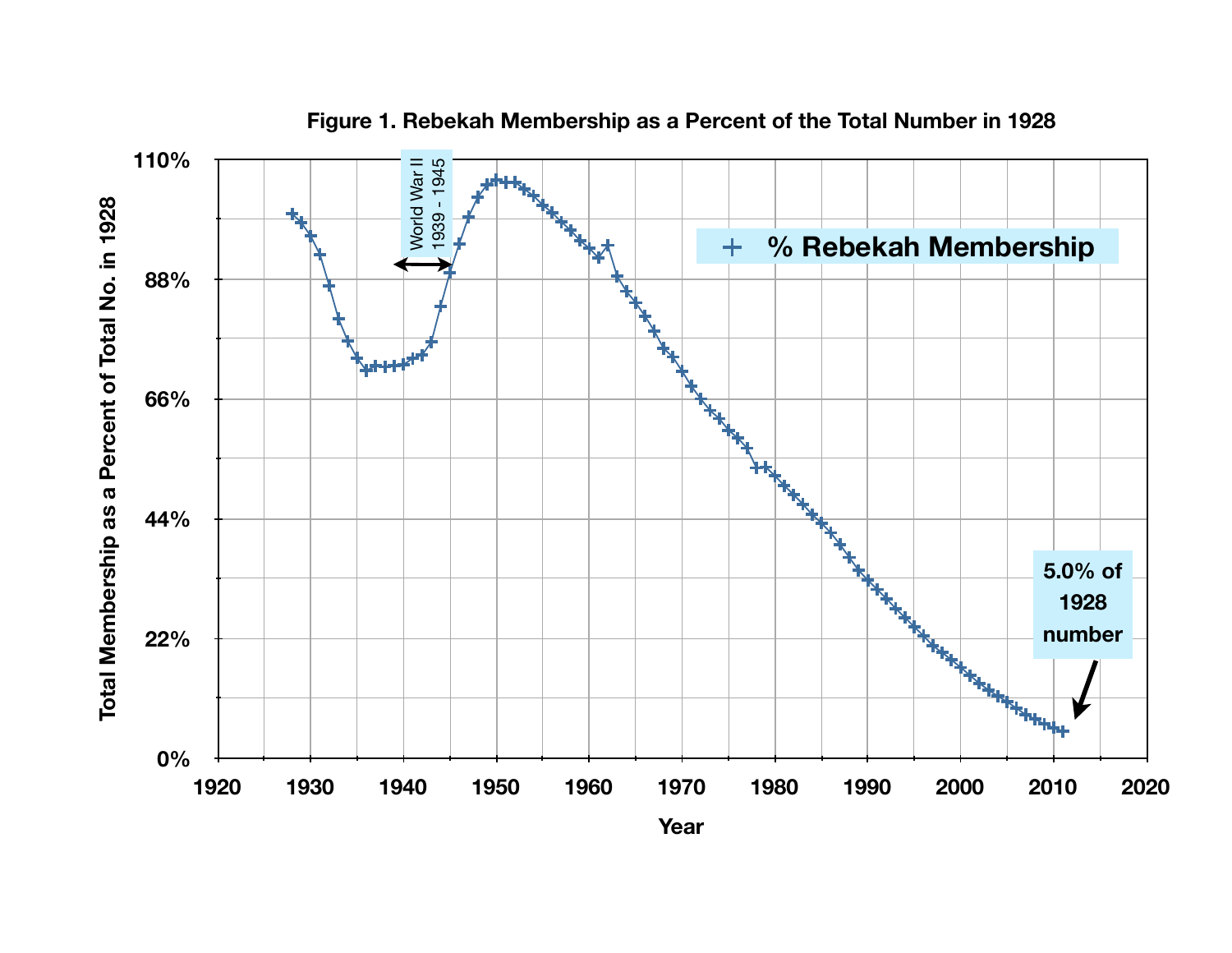

## **Figure 2. Rebekah Membership as % of Corresponding CA Population for Same Year**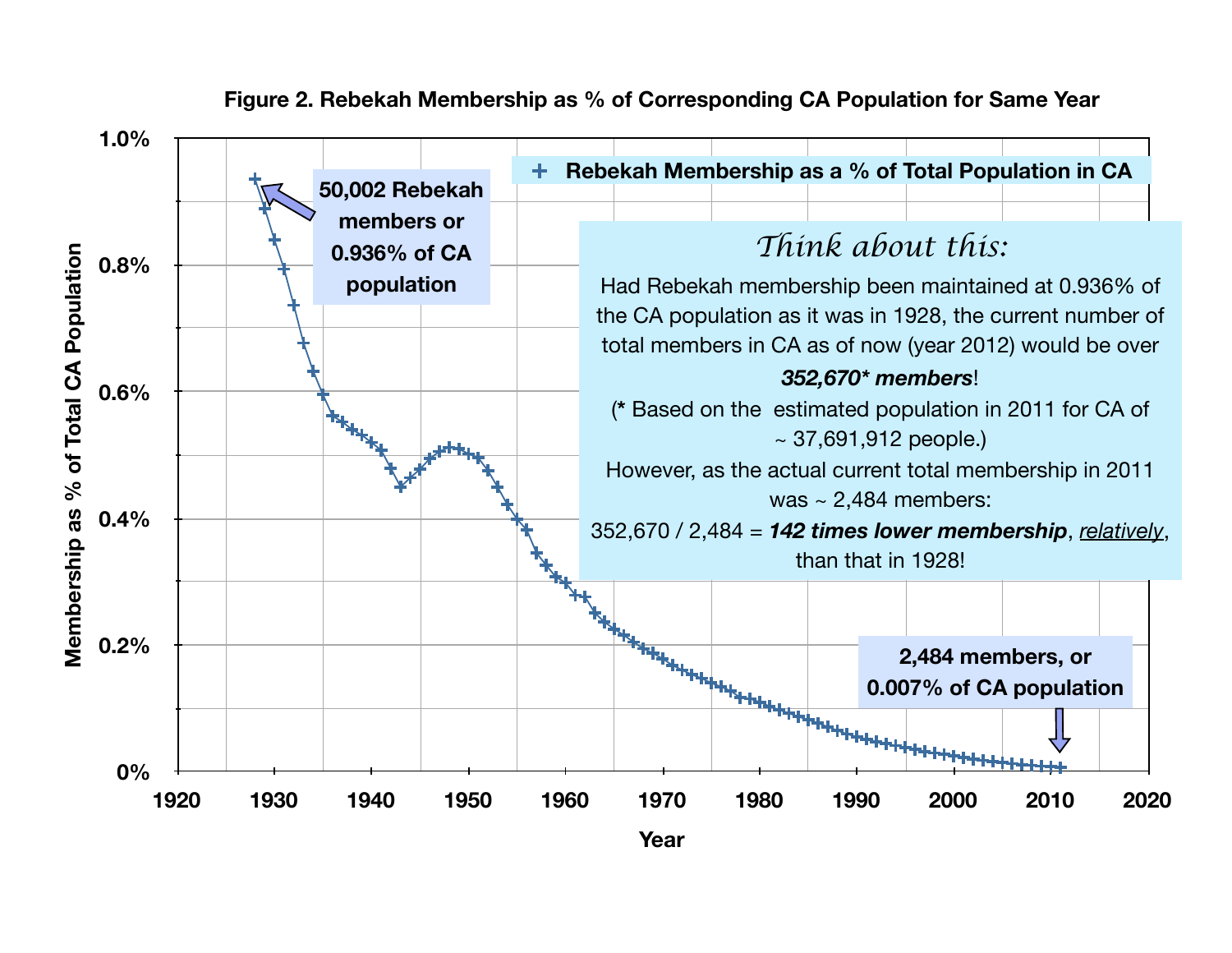| Year             | Year | No.<br>Lodge | Change         | No. of<br><b>Members</b> | Change | Ratio of #<br>Lodges:<br>No.<br><b>Rebekahs</b> | <b>DATE</b> | No. of<br><b>Rebekahs</b> | No. of Odd<br><b>Fellows</b> | <b>Ratio of</b><br><b>Rebekahs:</b><br><b>Odd Fellows</b> |
|------------------|------|--------------|----------------|--------------------------|--------|-------------------------------------------------|-------------|---------------------------|------------------------------|-----------------------------------------------------------|
| 1                | 1891 | 137          |                | 11,460                   | 1,056  | 83.6                                            | 1928        | 50,002                    | 58,820                       | 0.850                                                     |
| $\boldsymbol{2}$ | 1892 | 156          | 19             | 12,161                   | 701    | 78.0                                            | 1929        | 49,188                    | 55,089                       | 0.893                                                     |
| 3                | 1893 | 166          | 10             | 12,083                   | $-78$  | 72.8                                            | 1930        | 47,958                    | 48,945                       | 0.980                                                     |
| 4                | 1894 | 182          | 16             | 13,817                   | 1,734  | 75.9                                            | 1931        | 46,260                    | 45,680                       | 1.013                                                     |
| 5                | 1895 | 198          | 16             | 15,043                   | 1,226  | 76.0                                            | 1932        | 43,402                    | 41,926                       | 1.035                                                     |
| 6                | 1896 | 209          | 11             | 15,946                   | 903    | 76.3                                            | 1933        | 40,361                    | 38,006                       | 1.062                                                     |
| $\overline{7}$   | 1897 | 215          | 6              | 16,371                   | 425    | 76.1                                            | 1934        | 38,309                    | 35,138                       | 1.090                                                     |
| 8                | 1898 | 223          | 8              | 16,472                   | 101    | 73.9                                            | 1935        | 36,753                    | 33,186                       | 1.107                                                     |
| 9                | 1899 | 223          | 0              | 17,712                   | 1,240  | 79.4                                            | 1936        | 35,603                    | 31,631                       | 1.126                                                     |
| 10               | 1900 | 237          | 14             | 18,443                   | 731    | 77.8                                            | 1937        | 36,042                    | 30,365                       | 1.187                                                     |
| 11               | 1901 | 239          | $\mathbf{2}$   | 19,848                   | 1,405  | 83.0                                            | 1938        | 35,948                    | 29,621                       | 1.214                                                     |
| 12               | 1902 | 251          | 12             | 21,618                   | 1,770  | 86.1                                            | 1939        | 36,050                    | 28,302                       | 1.274                                                     |
| 13               | 1903 | 257          | 6              | 23,338                   | 1,720  | 90.8                                            | 1940        | 36,148                    | 27,474                       | 1.316                                                     |
| 14               | 1904 | 263          | 6              | 25,227                   | 1,889  | 95.9                                            | 1941        | 36,728                    | 26,515                       | 1.385                                                     |
| 15               | 1905 | 270          | $\overline{7}$ | 26,851                   | 1,624  | 99.4                                            | 1942        | 37,029                    | 25,567                       | 1.448                                                     |
| 16               | 1906 | 280          | 10             | 27,728                   | 877    | 99.0                                            | 1943        | 38,237                    | 25,837                       | 1.480                                                     |
| 17               | 1907 | 289          | 9              | 30,180                   | 2,452  | 104.4                                           | 1944        | 41,511                    | 27,370                       | 1.517                                                     |
| 18               | 1908 | 299          | 10             | 31,344                   | 1,164  | 104.8                                           | 1945        | 44,607                    | 28,762                       | 1.551                                                     |
| 19               | 1909 | 311          | 12             | 32,240                   | 896    | 103.7                                           | 1946        | 47,233                    | 30,239                       | 1.562                                                     |
| 20               | 1910 | 317          | 6              | 32,864                   | 624    | 103.7                                           | 1947        | 49,712                    | 30,739                       | 1.617                                                     |
| 21               | 1911 | 322          | 5              | 33,292                   | 428    | 103.4                                           | 1948        | 51,529                    | 30,600                       | 1.684                                                     |
| 22               | 1912 | 326          | 4              | 33,620                   | 328    | 103.1                                           | 1949        | 52,672                    | 29,894                       | 1.762                                                     |
| 23               | 1913 | 329          | 3              | 33,791                   | 171    | 102.7                                           | 1950        | 53,112                    | 29,096                       | 1.825                                                     |
| 24               | 1914 | 337          | 8              | 33,821                   | 30     | 100.4                                           | 1951        | 52,880                    | 28,144                       | 1.879                                                     |
| 25               | 1915 | 339          | $\mathbf{c}$   | 33,215                   | $-606$ | 98.0                                            | 1952        | 52,908                    | 27,379                       | 1.932                                                     |
| 26               | 1916 | 340          | $\mathbf{1}$   | 33,042                   | $-173$ | 97.2                                            | 1953        | 52,264                    | 26,794                       | 1.951                                                     |
| 27               | 1917 | 344          | 4              | 33,085                   | 43     | 96.2                                            | 1954        | 51,646                    | 26,141                       | 1.976                                                     |
| 28               | 1918 | 343          | $-1$           | 33,392                   | 307    | 97.4                                            | 1955        | 50,797                    | 25,323                       | 2.006                                                     |
| 29               | 1919 | 340          | $-3$           | 34,798                   | 1,406  | 102.3                                           | 1956        | 50,108                    | 24,415                       | 2.052                                                     |
| 30               | 1920 | 344          | 4              | 38,802                   | 4,004  | 112.8                                           | 1957        | 49,249                    | 23,571                       | 2.089                                                     |
| 31               | 1921 | 348          | 4              | 43,853                   | 5,051  | 126.0                                           | 1958        | 48,478                    | 22,713                       | 2.134                                                     |
| 32               | 1922 | 353          | 5              | 47,380                   | 3,527  | 134.2                                           | 1959        | 47,543                    | 22,300                       | 2.132                                                     |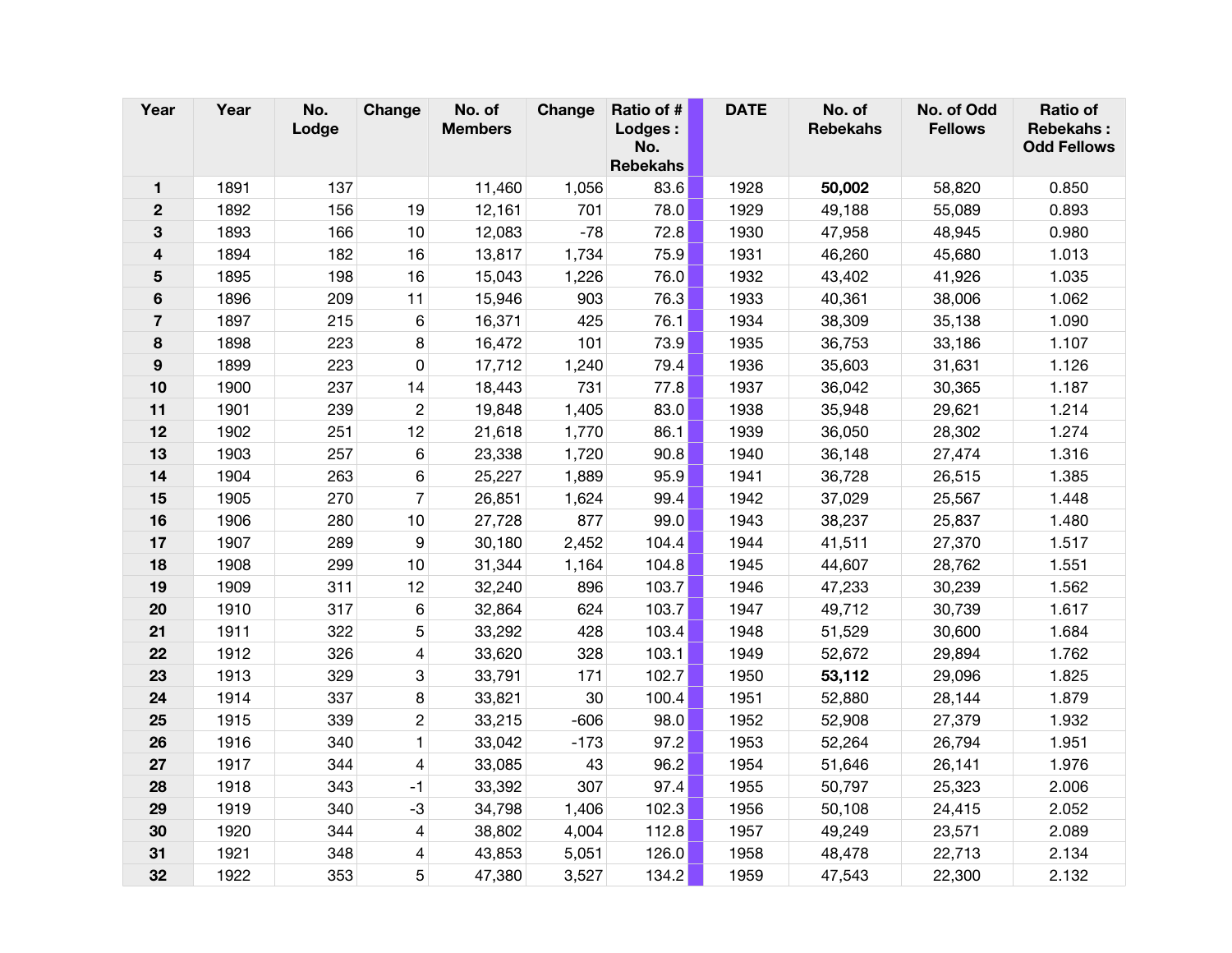| Year | Year | No.<br>Lodge | Change         | No. of<br><b>Members</b> | Change   | Ratio of #<br>Lodges :<br>No.<br><b>Rebekahs</b> | <b>DATE</b> | No. of<br><b>Rebekahs</b> | No. of Odd<br><b>Fellows</b> | <b>Ratio of</b><br><b>Rebekahs:</b><br><b>Odd Fellows</b> |
|------|------|--------------|----------------|--------------------------|----------|--------------------------------------------------|-------------|---------------------------|------------------------------|-----------------------------------------------------------|
| 33   | 1923 | 368          | 15             | 48,881                   | 1,501    | 132.8                                            | 1960        | 46,840                    | 21,744                       | 2.154                                                     |
| 34   | 1924 | 375          | 7              | 50,357                   | 1,476    | 134.3                                            | 1961        | 45,953                    | 21,084                       | 2.180                                                     |
| 35   | 1925 | 382          | 7              | 51,302                   | 945      | 134.3                                            | 1962        | 47,117                    | 20,247                       | 2.327                                                     |
| 36   | 1926 | 389          | $\overline{7}$ | 51,351                   | 49       | 132.0                                            | 1963        | 44,269                    | 19,286                       | 2.295                                                     |
| 37   | 1927 | 392          | 3              | 50,752                   | $-599$   | 129.5                                            | 1964        | 42,888                    | 18,220                       | 2.354                                                     |
| 38   | 1928 | 390          | $-2$           | 50,002                   | $-750$   | 128.2                                            | 1965        | 41,836                    | 17,430                       | 2.400                                                     |
| 39   | 1929 | 389          | $-1$           | 49,188                   | $-814$   | 126.4                                            | 1966        | 40,613                    | 16,662                       | 2.437                                                     |
| 40   | 1930 | 386          | $-3$           | 47,958                   | $-1,230$ | 124.2                                            | 1967        | 39,233                    | 15,881                       | 2.470                                                     |
| 41   | 1931 | 384          | $-2$           | 46,260                   | $-1,698$ | 120.5                                            | 1968        | 37,645                    | 15,200                       | 2.477                                                     |
| 42   | 1932 | 385          | $\mathbf{1}$   | 43,402                   | $-2,858$ | 112.7                                            | 1969        | 36,849                    | 14,561                       | 2.531                                                     |
| 43   | 1933 | 382          | $-3$           | 40,361                   | $-3,041$ | 105.7                                            | 1970        | 35,551                    | 14,027                       | 2.534                                                     |
| 44   | 1934 | 375          | $-7$           | 38,309                   | $-2,052$ | 102.2                                            | 1971        | 34,170                    | 13,512                       | 2.529                                                     |
| 45   | 1935 | 371          | $-4$           | 36,753                   | $-1,556$ | 99.1                                             | 1972        | 33,005                    | 13,029                       | 2.533                                                     |
| 46   | 1936 | 367          | -4             | 35,603                   | $-1,150$ | 97.0                                             | 1973        | 31,947                    | 12,585                       | 2.538                                                     |
| 47   | 1937 | 363          | $-4$           | 36,042                   | 439      | 99.3                                             | 1974        | 31,198                    | 12,111                       | 2.576                                                     |
| 48   | 1938 | 362          | $-1$           | 35,948                   | $-94$    | 99.3                                             | 1975        | 30,128                    | 11,800                       | 2.553                                                     |
| 49   | 1939 | 360          | $-2$           | 36,050                   | 102      | 100.1                                            | 1976        | 29,401                    | 11,292                       | 2.604                                                     |
| 50   | 1940 | 359          | $-1$           | 36,148                   | 98       | 100.7                                            | 1977        | 28,480                    | 11,045                       | 2.579                                                     |
| 51   | 1941 | 360          | $\mathbf{1}$   | 36,728                   | 580      | 102.0                                            | 1978        | 26,673                    | 10,772                       | 2.476                                                     |
| 52   | 1942 | 358          | $-2$           | 37,029                   | 301      | 103.4                                            | 1979        | 26,749                    | 10,503                       | 2.547                                                     |
| 53   | 1943 | 355          | $-3$           | 38,237                   | 1,208    | 107.7                                            | 1980        | 25,941                    | 10,151                       | 2.556                                                     |
| 54   | 1944 | 356          | 1              | 41,511                   | 3,274    | 116.6                                            | 1981        | 25,040                    | 9,822                        | 2.549                                                     |
| 55   | 1945 | 357          | 1              | 44,607                   | 3,096    | 124.9                                            | 1982        | 24,211                    | 9,550                        | 2.535                                                     |
| 56   | 1946 | 359          | $\overline{c}$ | 47,233                   | 2,626    | 131.6                                            | 1983        | 23,342                    | 9,322                        | 2.504                                                     |
| 57   | 1947 | 360          | 1              | 49,712                   | 2,479    | 138.1                                            | 1984        | 22,386                    | 9,041                        | 2.476                                                     |
| 58   | 1948 | 361          | 1              | 51,529                   | 1,817    | 142.7                                            | 1985        | 21,606                    | 8,903                        | 2.427                                                     |
| 59   | 1949 | 363          | $\overline{c}$ | 52,672                   | 1,143    | 145.1                                            | 1986        | 20,717                    | 8,532                        | 2.428                                                     |
| 60   | 1950 | 367          | 4              | 53,112                   | 440      | 144.7                                            | 1987        | 19,640                    | 8,242                        | 2.383                                                     |
| 61   | 1951 | 374          | 7              | 52,880                   | $-232$   | 141.4                                            | 1988        | 18,449                    | 8,041                        | 2.294                                                     |
| 62   | 1952 | 375          | 1              | 52,908                   | 28       | 141.1                                            | 1989        | 17,268                    | 7,819                        | 2.208                                                     |
| 63   | 1953 | 377          | $\overline{c}$ | 52,264                   | $-644$   | 138.6                                            | 1990        | 16,359                    | 7,617                        | 2.148                                                     |
| 64   | 1954 | 379          | $\overline{c}$ | 51,646                   | $-618$   | 136.3                                            | 1991        | 15,513                    | 7,487                        | 2.072                                                     |
| 65   | 1955 | 383          | $\overline{4}$ | 50,797                   | $-849$   | 132.6                                            | 1992        | 14,664                    | 7,444                        | 1.970                                                     |
| 66   | 1956 | 383          | 0              | 50,108                   | $-689$   | 130.8                                            | 1993        | 13,762                    | 7,373                        | 1.867                                                     |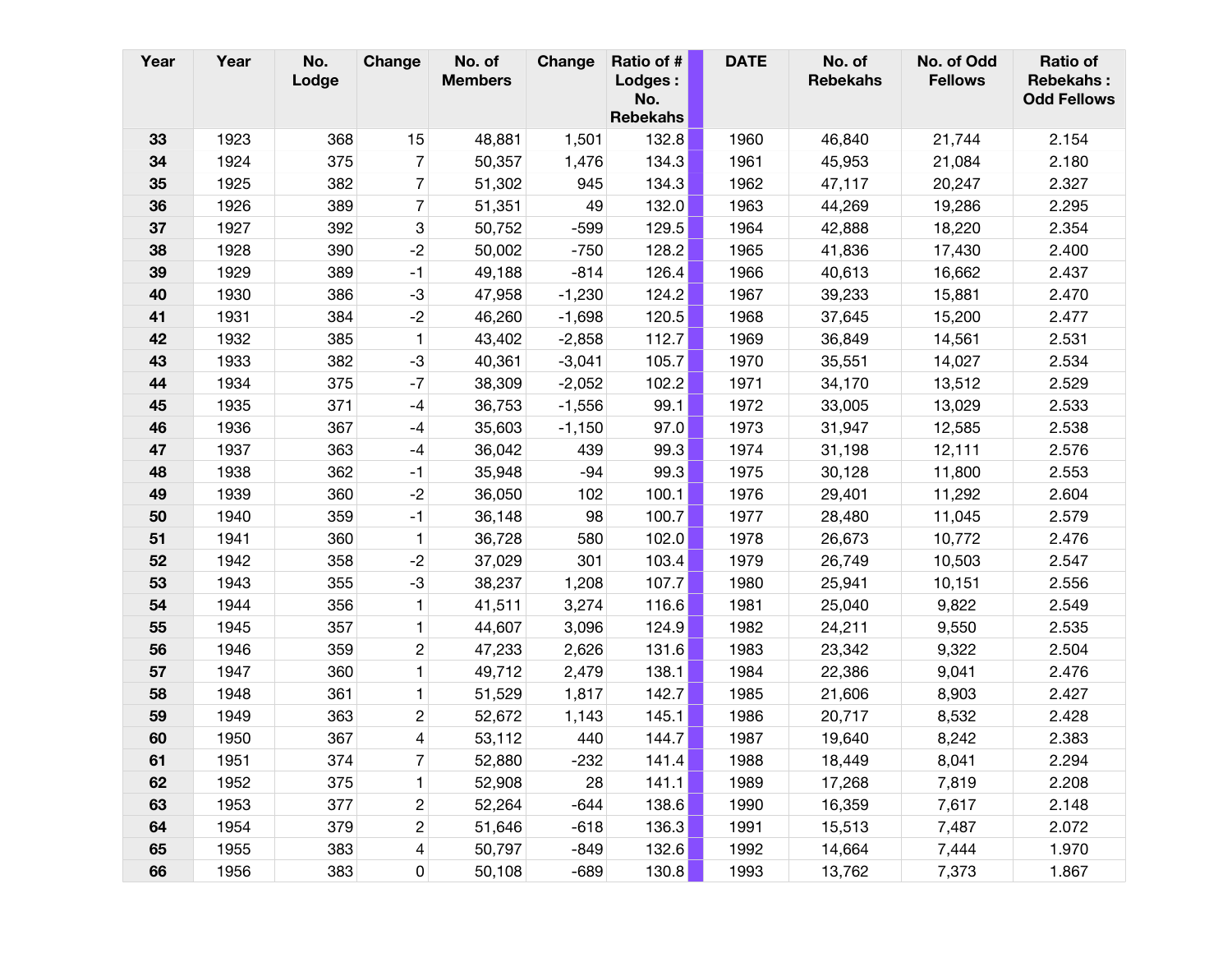| Year | Year | No.<br>Lodge | Change    | No. of<br><b>Members</b> | Change   | Ratio of #<br>Lodges :<br>No.<br><b>Rebekahs</b> | <b>DATE</b> | No. of<br><b>Rebekahs</b> | No. of Odd<br><b>Fellows</b> | <b>Ratio of</b><br><b>Rebekahs:</b><br><b>Odd Fellows</b> |
|------|------|--------------|-----------|--------------------------|----------|--------------------------------------------------|-------------|---------------------------|------------------------------|-----------------------------------------------------------|
| 67   | 1957 | 383          | 0         | 49,249                   | $-859$   | 128.6                                            | 1994        | 12,922                    | 7,174                        | 1.801                                                     |
| 68   | 1958 | 387          | 4         | 48,478                   | $-771$   | 125.3                                            | 1995        | 12,071                    | 6,915                        | 1.746                                                     |
| 69   | 1959 | 390          | 3         | 47,543                   | $-935$   | 121.9                                            | 1996        | 11,247                    | 6,821                        | 1.649                                                     |
| 70   | 1960 | 390          | $\pmb{0}$ | 46,840                   | $-703$   | 120.1                                            | 1997        | 10,338                    | 6,484                        | 1.594                                                     |
| $71$ | 1961 | 389          | $-1$      | 45,953                   | $-887$   | 118.1                                            | 1998        | 9,709                     | 6,190                        | 1.568                                                     |
| 72   | 1962 | 387          | $-2$      | 47,117                   | 1,164    | 121.7                                            | 1999        | 9,037                     | 6,074                        | 1.488                                                     |
| 73   | 1963 | 385          | $-2$      | 44,269                   | $-2,848$ | 115.0                                            | 2000        | 8,346                     | 5,846                        | 1.428                                                     |
| 74   | 1964 | 385          | 0         | 42,888                   | $-1,381$ | 111.4                                            | 2001        | 7,616                     | 5,778                        | 1.318                                                     |
| 75   | 1965 | 384          | $-1$      | 41,836                   | $-1,052$ | 108.9                                            | 2002        | 6,884                     | 5,812                        | 1.184                                                     |
| 76   | 1966 | 384          | 0         | 40,613                   | $-1,223$ | 105.8                                            | 2003        | 6,269                     | 5,766                        | 1.087                                                     |
| 77   | 1967 | 382          | $-2$      | 39,233                   | $-1,380$ | 102.7                                            | 2004        | 5,718                     | 5,736                        | 0.997                                                     |
| 78   | 1968 | 377          | $-5$      | 37,645                   | $-1,588$ | 99.9                                             | 2005        | 5,180                     | 5,680                        | 0.912                                                     |
| 79   | 1969 | 370          | $-7$      | 36,849                   | $-796$   | 99.6                                             | 2006        | 4,610                     | 5,564                        | 0.829                                                     |
| 80   | 1970 | 364          | -6        | 35,551                   | $-1,298$ | 97.7                                             | 2007        | 3,999                     | 5,440                        | 0.735                                                     |
| 81   | 1971 | 357          | $-7$      | 34,170                   | $-1,381$ | 95.7                                             | 2008        | 3,613                     | 5,303                        | 0.681                                                     |
| 82   | 1972 | 352          | $-5$      | 33,005                   | $-1,165$ | 93.8                                             | 2009        | 3,144                     | 5,104                        | 0.616                                                     |
| 83   | 1973 | 350          | $-2$      | 31,947                   | $-1,058$ | 91.3                                             | 2010        | 2,811                     | 4,987                        | 0.564                                                     |
| 84   | 1974 | 343          | $-7$      | 31,198                   | $-749$   | 91.0                                             | 2011        | 2,484                     | 4,782                        | 0.519                                                     |
| 85   | 1975 | 334          | -9        | 30,128                   | $-1,070$ | 90.2                                             |             |                           |                              |                                                           |
| 86   | 1976 | 330          | $-4$      | 29,401                   | $-727$   | 89.1                                             |             |                           | $AVERAGE =$                  | 1.790                                                     |
| 87   | 1977 | 323          | $-7$      | 28,480                   | $-921$   | 88.2                                             |             |                           | $MEDIAN =$                   | 1.873                                                     |
| 88   | 1978 | 314          | -9        | 26,673                   | $-1,807$ | 84.9                                             |             |                           | Std. Dev. $=$                | 0.621                                                     |
| 89   | 1979 | 311          | $-3$      | 26,749                   | 76       | 86.0                                             |             |                           |                              |                                                           |
| 90   | 1980 | 307          | $-4$      | 25,941                   | $-808$   | 84.5                                             |             |                           |                              |                                                           |
| 91   | 1981 | 300          | $-7$      | 25,040                   | $-901$   | 83.5                                             |             |                           |                              |                                                           |
| 92   | 1982 | 298          | $-2$      | 24,211                   | $-829$   | 81.2                                             |             |                           |                              |                                                           |
| 93   | 1983 | 293          | $-5$      | 23,342                   | $-869$   | 79.7                                             |             |                           |                              |                                                           |
| 94   | 1984 | 287          | -6        | 22,386                   | $-956$   | 78.0                                             |             |                           |                              |                                                           |
| 95   | 1985 | 285          | $-2$      | 21,606                   | $-780$   | 75.8                                             |             |                           |                              |                                                           |
| 96   | 1986 | 282          | $-3$      | 20,717                   | $-889$   | 73.5                                             |             |                           |                              |                                                           |
| 97   | 1987 | 276          | -6        | 19,640                   | $-1,077$ | 71.2                                             |             |                           |                              |                                                           |
| 98   | 1988 | 267          | -9        | 18,449                   | $-1,191$ | 69.1                                             |             |                           |                              |                                                           |
| 99   | 1989 | 257          | $-10$     | 17,268                   | $-1,181$ | 67.2                                             |             |                           |                              |                                                           |
| 100  | 1990 | 254          | $-3$      | 16,359                   | $-909$   | 64.4                                             |             |                           |                              |                                                           |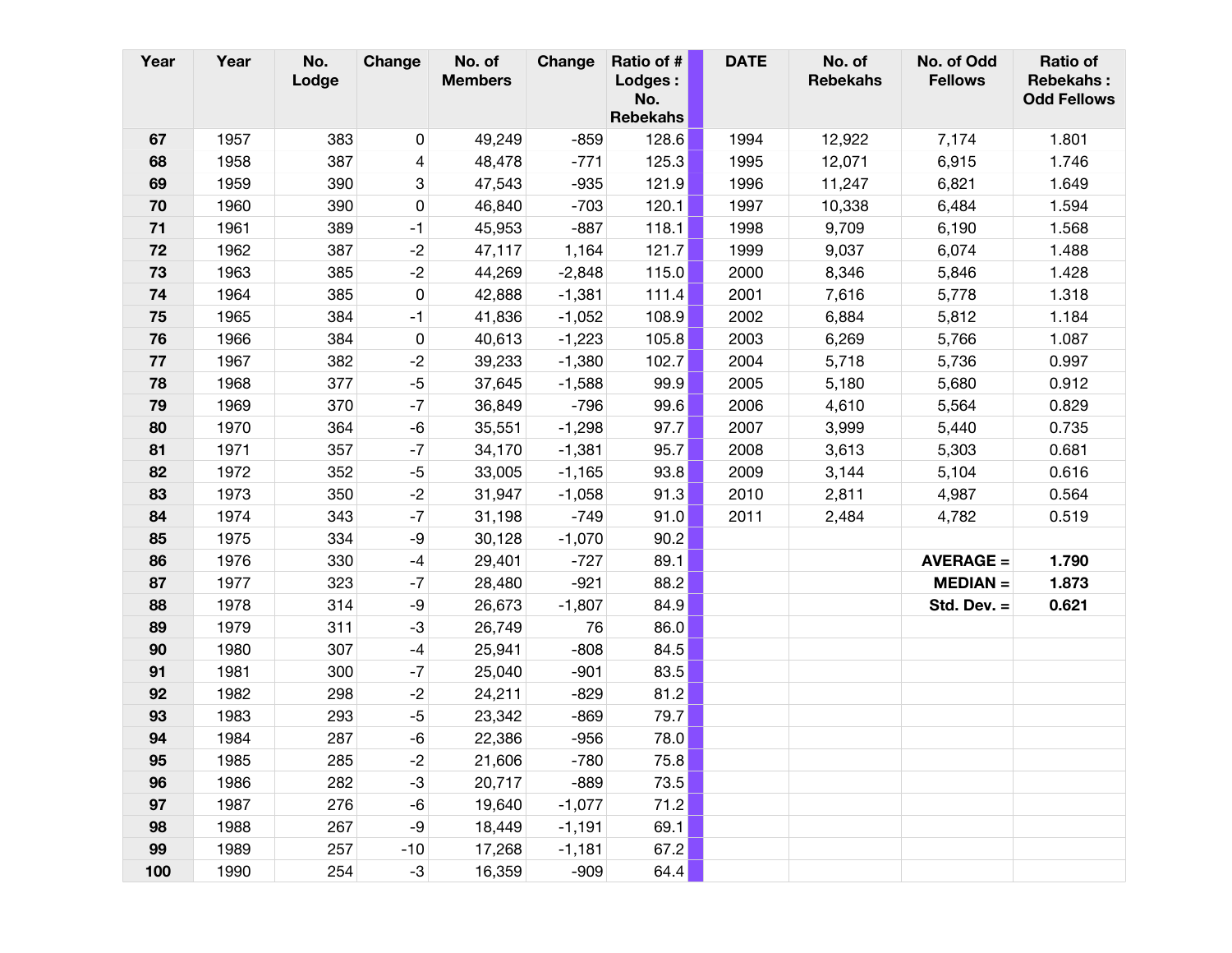| Year | Year | No.<br>Lodge | Change | No. of<br><b>Members</b> | Change           | Ratio of #<br><b>Lodges:</b><br>No.<br><b>Rebekahs</b> | <b>DATE</b> | No. of<br><b>Rebekahs</b> | No. of Odd<br><b>Fellows</b> | <b>Ratio of</b><br><b>Rebekahs:</b><br><b>Odd Fellows</b> |
|------|------|--------------|--------|--------------------------|------------------|--------------------------------------------------------|-------------|---------------------------|------------------------------|-----------------------------------------------------------|
| 101  | 1991 | 245          | -9     | 15,513                   | $-846$           | 63.3                                                   |             |                           |                              |                                                           |
| 102  | 1992 | 241          | $-4$   | 14,664                   | $-849$           | 60.8                                                   |             |                           |                              |                                                           |
| 103  | 1993 | 230          | $-11$  | 13,762                   | $-902$           | 59.8                                                   |             |                           |                              |                                                           |
| 104  | 1994 | 217          | $-13$  | 12,922                   | $-840$           | 59.5                                                   |             |                           |                              |                                                           |
| 105  | 1995 | 206          | $-11$  | 12,071                   | $-851$           | 58.6                                                   |             |                           |                              |                                                           |
| 106  | 1996 | 197          | -9     | 11,247                   | $-824$           | 57.1                                                   |             |                           |                              |                                                           |
| 107  | 1997 | 190          | $-7$   | 10,338                   | $-909$           | 54.4                                                   |             |                           |                              |                                                           |
| 108  | 1998 | 180          | $-10$  | 9,709                    | $-629$           | 53.9                                                   |             |                           |                              |                                                           |
| 109  | 1999 | 175          | $-5$   | 9,037                    | $-672$           | 51.6                                                   |             |                           |                              |                                                           |
| 110  | 2000 | 167          | -8     | 8,346                    | $-691$           | 50.0                                                   |             |                           |                              |                                                           |
| 111  | 2001 | 165          | $-2$   | 7,616                    | $-730$           | 46.2                                                   |             |                           |                              |                                                           |
| 112  | 2002 | 156          | $-9$   | 6,884                    | $-732$           | 44.1                                                   |             |                           |                              |                                                           |
| 113  | 2003 | 140          | $-16$  | 6,269                    | $-615$           | 44.8                                                   |             |                           |                              |                                                           |
| 114  | 2004 | 133          | $-7$   | 5,718                    | $-551$           | 43.0                                                   |             |                           |                              |                                                           |
| 115  | 2005 | 126          | $-7$   | 5,180                    | $-538$           | 41.1                                                   |             |                           |                              |                                                           |
| 116  | 2006 | 115          | $-11$  | 4,610                    | $-570$           | 40.1                                                   |             |                           |                              |                                                           |
| 117  | 2007 | 109          | -6     | 3,999                    | $-611$           | 36.7                                                   |             |                           |                              |                                                           |
| 118  | 2008 | 101          | -8     | 3,613                    | $-386$           | 35.8                                                   |             |                           |                              |                                                           |
| 119  | 2009 | 92           | -9     | 3,144                    | $-469$           | 34.2                                                   |             |                           |                              |                                                           |
| 120  | 2010 | 90           | $-2$   | 2,811                    | $-333$           | 31.2                                                   |             |                           |                              |                                                           |
| 121  | 2011 | 87           | $-3$   | 2,484                    | $-327$           | 28.6                                                   |             |                           |                              |                                                           |
| 122  | 2012 | 80           | $-7$   | 2,114                    | $-370$           | 26.4                                                   |             |                           |                              |                                                           |
|      |      |              |        |                          |                  |                                                        |             |                           |                              |                                                           |
|      |      |              |        |                          | <b>AVERAGE =</b> | 93.5                                                   |             |                           |                              |                                                           |
|      |      |              |        |                          | $MEDIAN =$       | 97.8                                                   |             |                           |                              |                                                           |
|      |      |              |        |                          | Std. Dev. $=$    | 29.6                                                   |             |                           |                              |                                                           |
|      |      |              |        |                          |                  |                                                        |             |                           |                              |                                                           |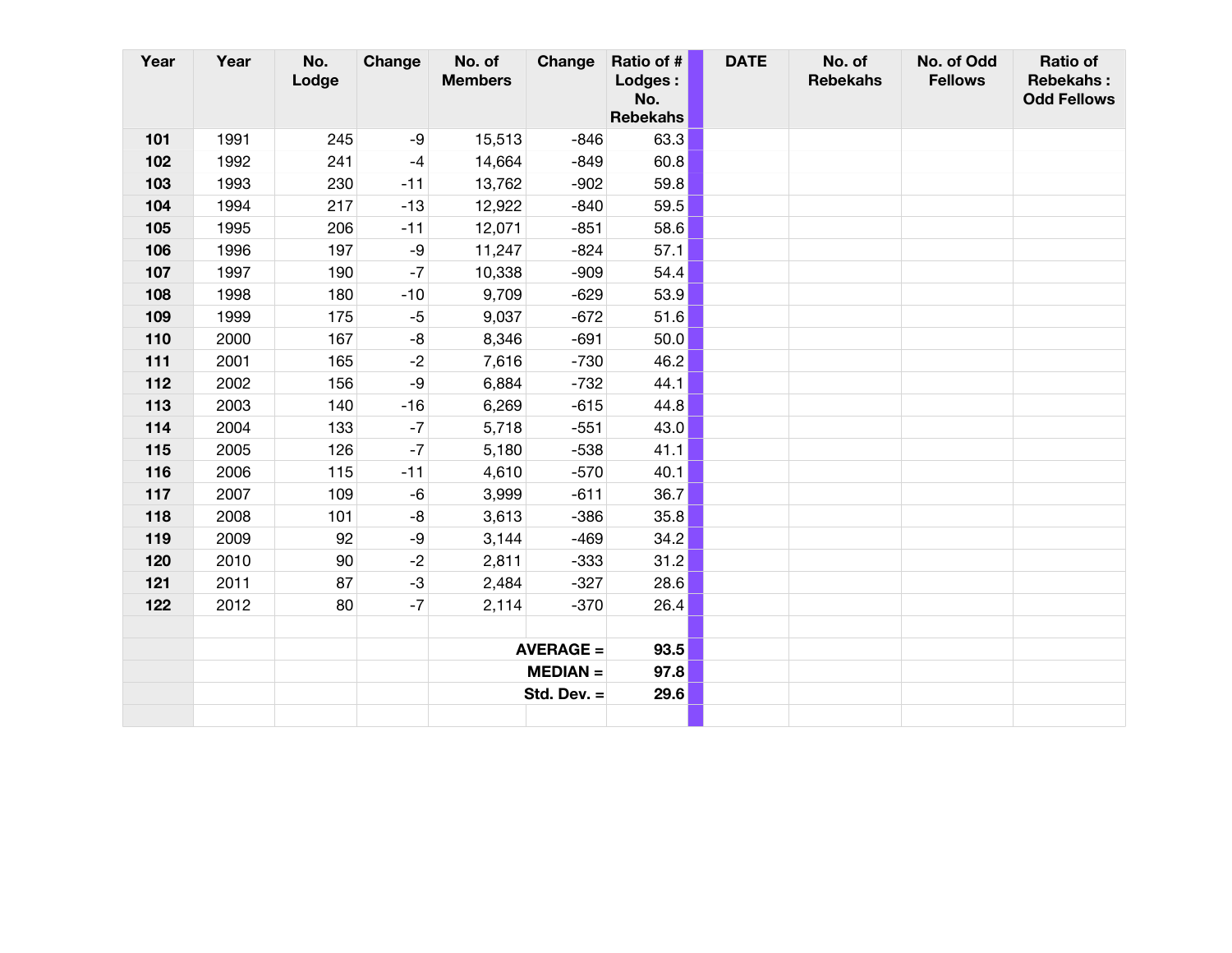

**Figure 3. No. of Rebekah Members in CA from 1891 - 2011**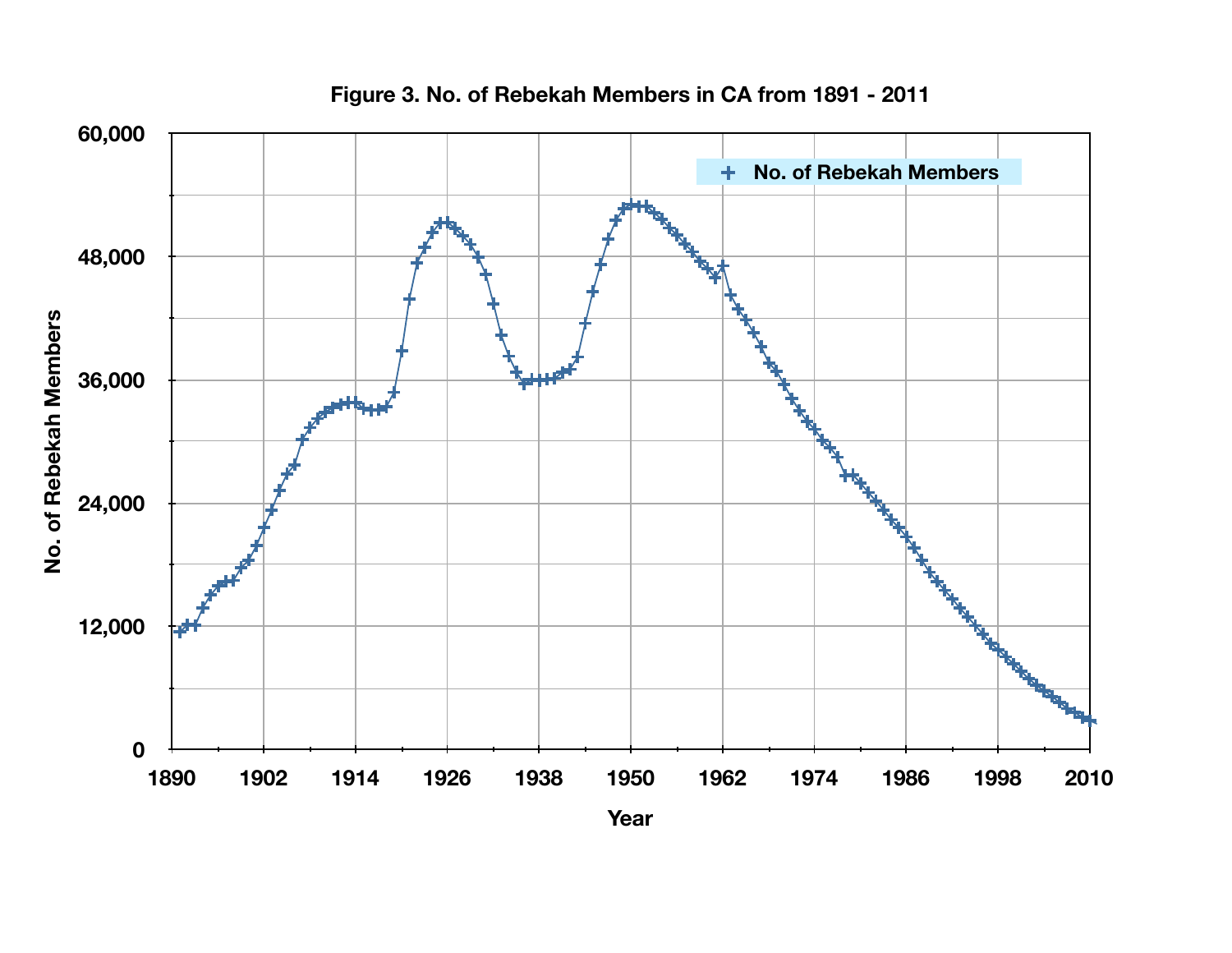![](_page_10_Figure_0.jpeg)

**Figure 4. No. of Rebekah Lodges in CA from 1890 - 2011**

**Year**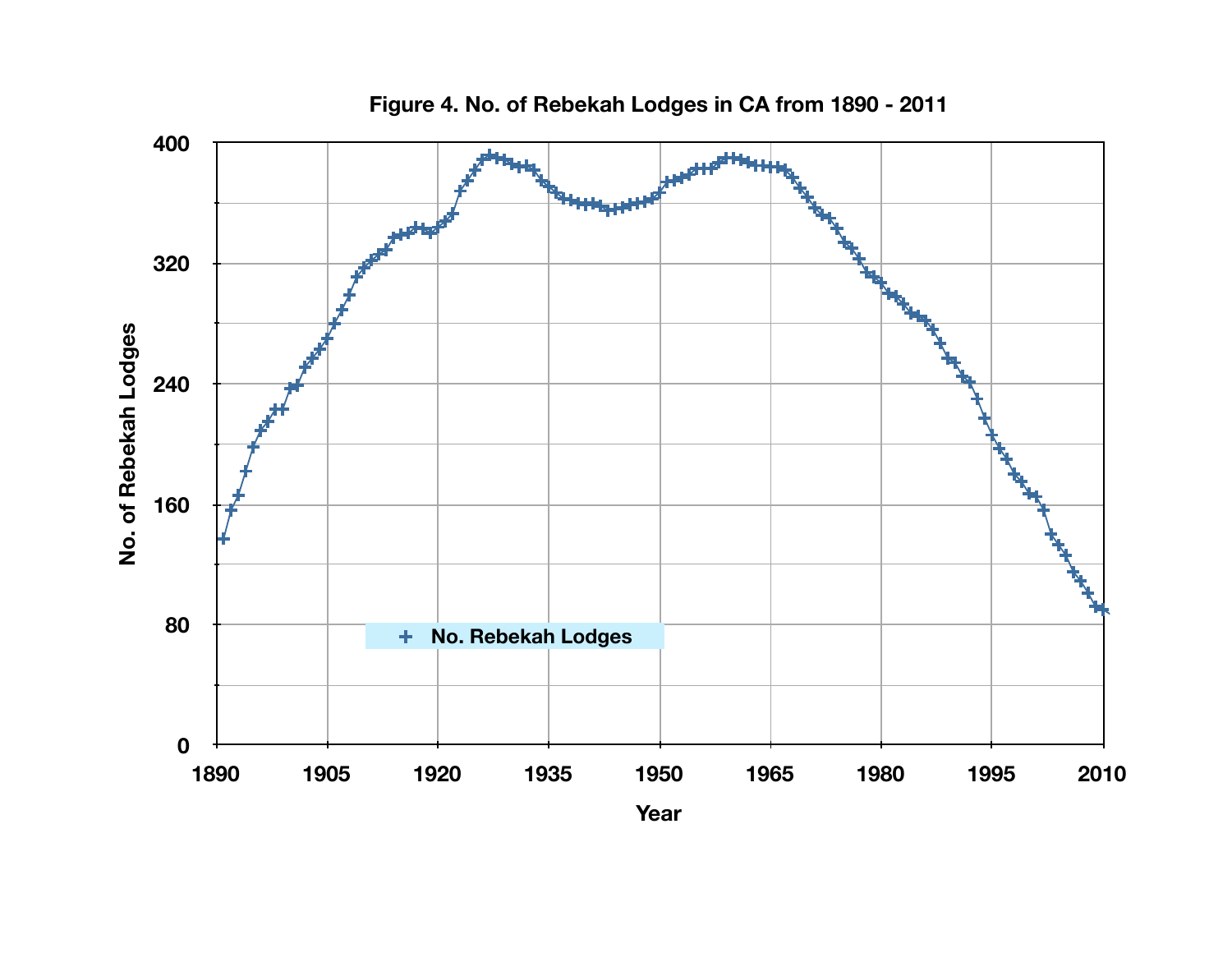![](_page_11_Figure_0.jpeg)

**Figure 5. Ratio of No. of Rebekah Members to No. of Lodges**